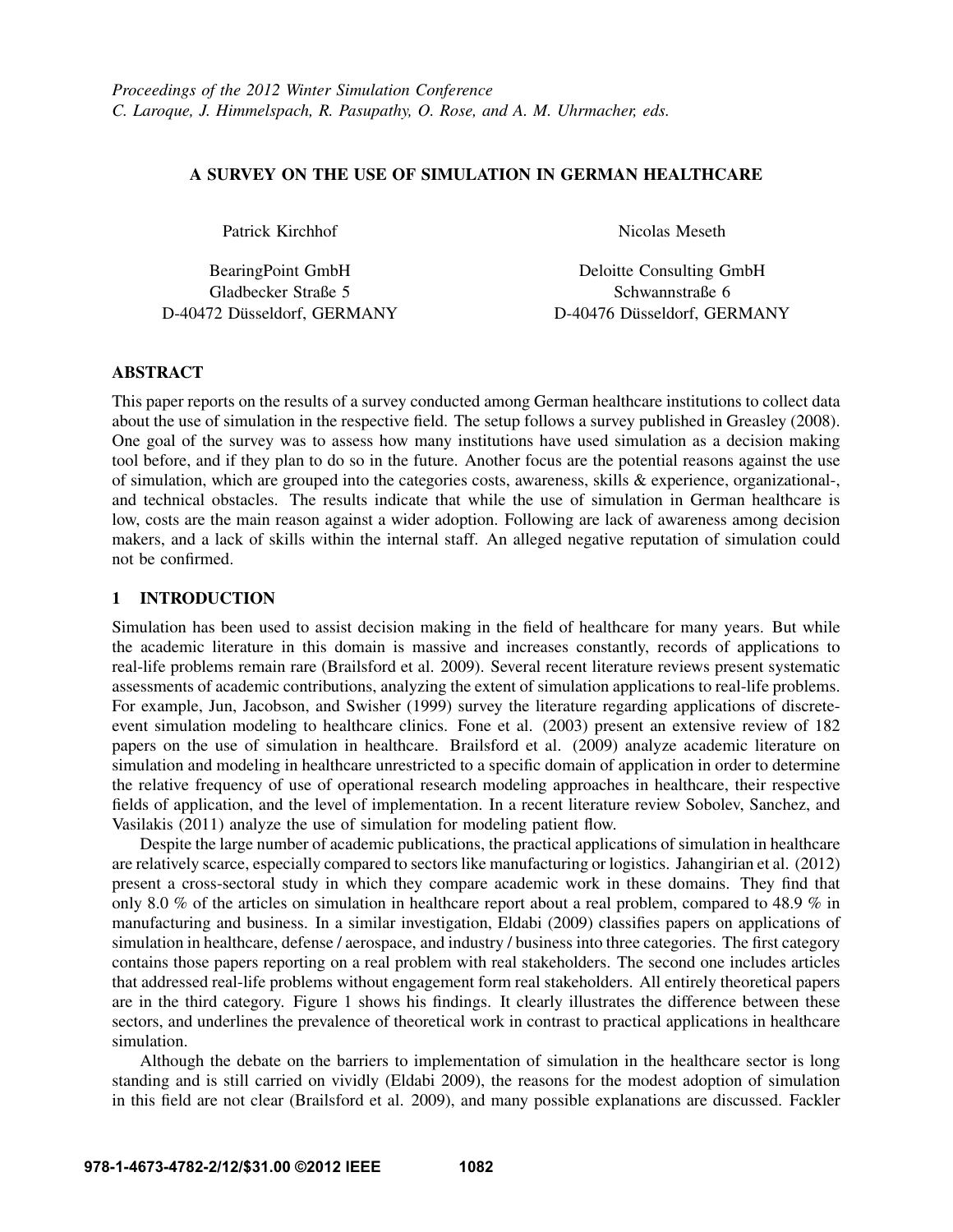

Figure 1: Cross-sectoral comparison of practical simulation applications based on Eldabi (2009).

and Speader (2011) argue that the required qualifications for simulation repel clinical practitioners, who are not trained accordingly. In line with that, Jahangirian, Taylor, and Young (2010) see the absence of familiarity with the simulation concepts among practitioners as one of the major challenges. More technical, Virtue, Kelly, and Chaussalet (2011) report from their experience that stakeholder desire simplified models with shorter development cycles. Eldabi et al. (2010) see the greatest barrier to more intensive use in a mismatch between the healthcare modeling theory and the practical requirements of practitioners. Jahangirian et al. (2012) identify the typically large organization found in hospitals as an important reason, as large organizations tend to resist stronger to change. In addition, Eldabi (2009) presents an overview of further reasons mentioned in literature, such as the resistance to the unfamiliar, the dehumanizing nature of simulation, the culture of mistrust of industrially based methods, the cost of modeling, poor data availability, conflicts of interest and the lack of uniformity among healthcare facilities.

As plausible as these arguments are, they are not empirically verified, but are rather a result of the researchers' logical reasoning about their personal practical experience. The intention of this paper is to contribute to a better understanding of the existing barriers to more widespread adoption of simulation and the relative importance of these reasons through an empirical assessment. To achieve this goal, an empirical survey was conducted in which healthcare institutions were asked about their prior experiences with simulation and their reasons for not incorporating it into their decision making and planning processes.

The results of the survey suggest that not all of the aforementioned reasons are equally relevant, at least not in the German healthcare institutions, to which this examination is limited. It was found that one barrier is a very fundamental one. Practitioners are to a large extent not aware of the benefits of simulation as a method to assist decision making or planning processes. To many of them it is not clear how or when to apply simulation, and they do not consider it as an option from the first. This lack of basic understanding and the lack of experiences appear to be major reasons why simulation is not as strongly embraced by the healthcare sector as it is by others. The costs associated with conducting a simulation project are another major reason. Both, initial costs and costs for model development and data acquisition appear to be significant obstacles. As a consequence of a relative low use of simulation and the lack of experience, the skills among internal staff are insufficient for simulation modeling and statistical analysis. In contrast, organizational and technical factors seem less relevant.

Our paper is structured as follows. In Section 2 the design and the sample of the survey are portrayed. The characteristics of the participating institutions are described in Section 3. In Section 4 the survey results regarding the prior use of simulation and the planned use in the future are presented. The fifth section contains the analysis of the obstacles to wider use of simulation, and Section 6 concludes the paper.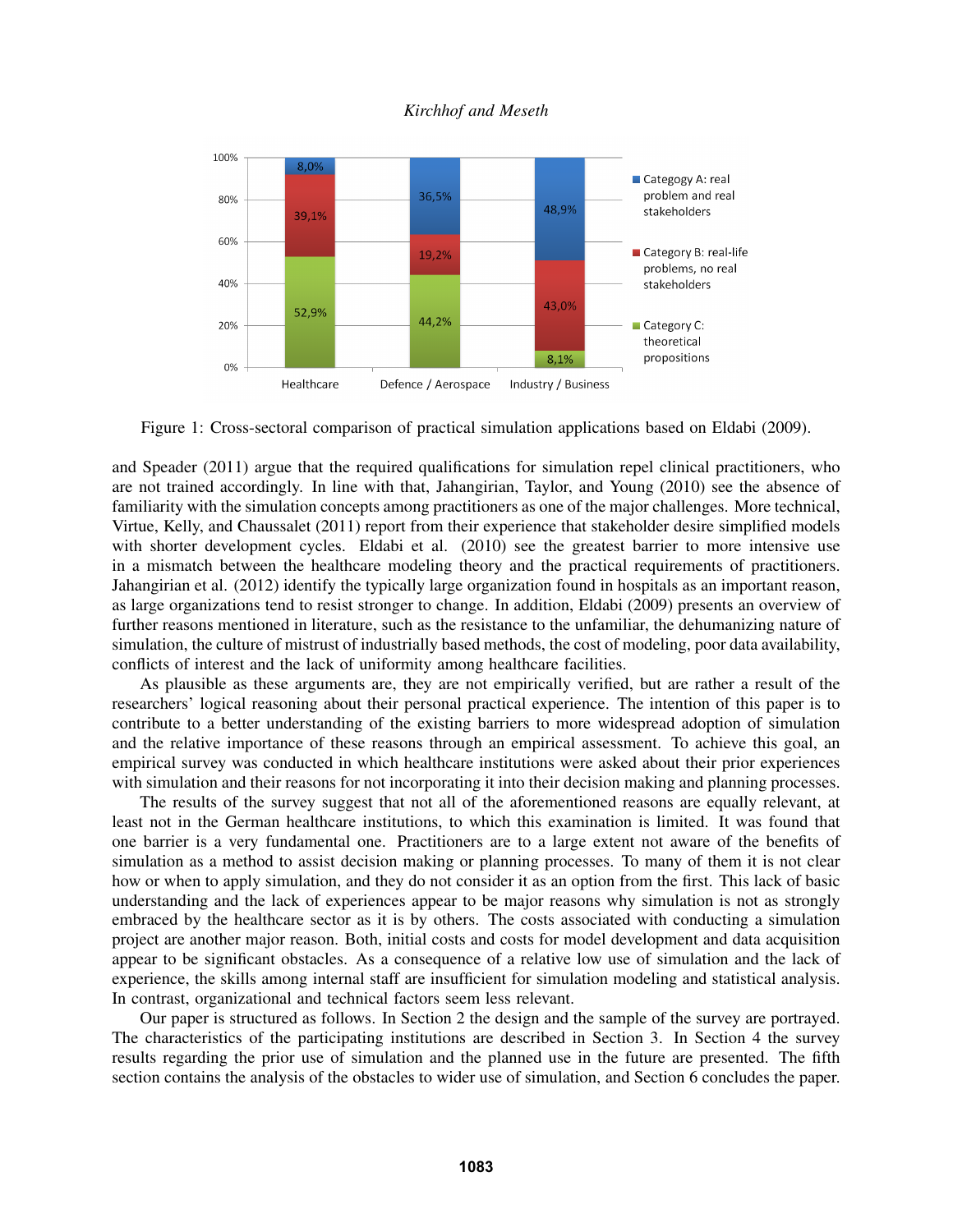#### 2 THE SURVEY

#### 2.1 Design of the Survey

The design of the survey and the questionnaire follows the study conducted by Greasley (2008), who analyzes the use of simulation in UK companies across various industrial sectors. The authors made adjustments and extensions only to better fit the healthcare sector.

To ensure the correct understanding of the term simulation in the context of the survey, it was clearly indicated that the survey refers to process simulation and not training simulation or else. This is especially important since training simulation is extensively used in healthcare to train staff in certain procedures, and therefore exists a high risk that the term is misunderstood.

The questionnaire consists of three parts. The first contains both closed and semi-closed questions about the institution itself, its size (e.g., number of employees, cases per year), and its type of funding (e.g., public, private, nonprofit).

The second section addresses the previous use of simulation. It is asked if simulation had been used before and whether plans of future use exist. In case simulation has already been used, the survey asks more detailed questions regarding the kind of simulation projects, the software in use, and the organization of the projects (e.g., internal employees or external consulting), and the attitude towards future use of simulation.

The structure of the third section is largely adopted from Greasley (2008). In order to identify the main obstacles of simulation in German hospitals, the participants rated the importance of pre-formulated reasons why in their institution simulation is not used, or if it has been used, why it is not used more often. In total, the survey presents 22 reasons divided in the categories cost, awareness, skills, organizational, and technical limitations. The response options lie on a Likert scale with numbers from 1 (not a reason) to 5 (major reason). Unlike Greasley's original study, there is no clear distinction between users and non-users of simulation, as prior to the survey the number of users was assumed to be small.

#### 2.2 Survey Sample

The participating hospitals were randomly chosen from a directory of German health institutions disregarding their specific characteristics. Only dedicated psychiatric and rehabilitation clinics were excluded from the sample under the assumption that their processes, structures, and requirements are different from those of regular hospitals of general care.

In order to increase the response rate, the clinics were contacted by telephone and informed about the study. They were asked about their willingness to participate, and those who rejected were excluded from the sample. The questionnaire of this survey was then sent to 121 German hospitals of which 32 responded, which leads to a response rate of 26.4 %.

To identify the best qualified person in the hospital to fill out the survey, the authors asked the receptionist on the phone for the contact who is either in charge of operations, controlling, or information technology. The authors then asked the referred person if he thought he was the person that should know if simulation was used in the hospital. If not, the authors asked to name the right contact. Since the survey did not require to include the name of the answerer, it is possible that another person than the contacted person filled out the survey.

# 3 CHARACTERISTICS OF PARTICIPATING INSTITUTIONS

Figure 2 shows the characteristics of the participating institutions. Of the responding hospitals, 22 % were privately owned, 34 % were public institutions and 44 % were nonprofit institutions. This roughly reflects the current distribution of funding types (32.9 % private, 36.6 % nonprofit, 30.5 % public) presented by the German Federal Statistical Office (Statistisches Bundesamt 2010).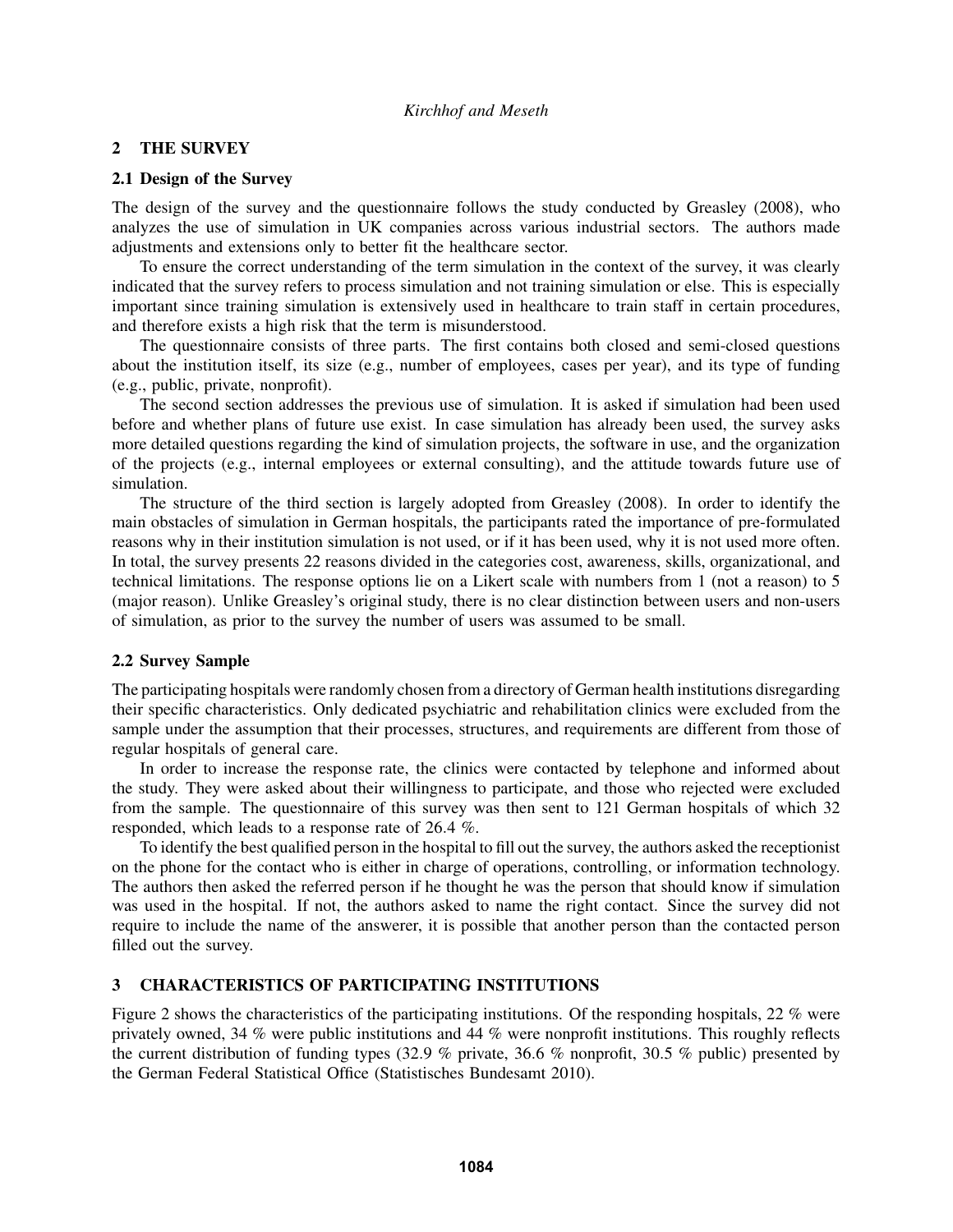

Figure 2: Funding types of the participating institutions.



Figure 3: Size of the participating institutions.

The size of the institutions is measured by the number of patient beds, the number of cases per year, and the number of employees. The values of these three measures were aggregated by introducing the categories of large, medium, and small institutions. The latter have less than 400 employees, less than 190 beds, and less than 7.500 cases. Large institutions have more than 1.200 employees, more than 600 beds, and more than 23.000 cases per year. The values for medium sized institutions are in between these ranges. According to this categorization, the sample contains 28 % small, 53 % medium sized, and 19 % large institutions, as shown in Figure 3.

## 4 ANALYSIS OF PRIOR EXPERIENCES AND PLANNED USE OF SIMULATION

#### 4.1 Prior Experiences

The vast majority (81.2 %) of the participating institutions has no prior experience with any sort of simulation. Only 18.8 % state that in their institution simulation has been used before, where 6.3 % are rarely using it, 9.4 % are doing so occasionally, and only 3.1 % report a frequent use as shown in Figure 4.

Figure 5 indicates that the use of simulation correlates with the size of the institution. All of the small institutions answered that they never used simulation before. Of the medium sized institutions, 17.7 % replied they use simulation rarely or occasionally, whereas an extensive use of simulation was stated by the group of the large institutions. Here, even 50.0 % claim to use simulation occasionally or often. The correlation coefficient between the measures of size and the prior use of simulation is  $r = 0.52$ .

One might assume that privately operated institutions use simulation to a greater extent than publicly or charitably funded ones, due to higher economical pressure and a more pronounced business rationale. This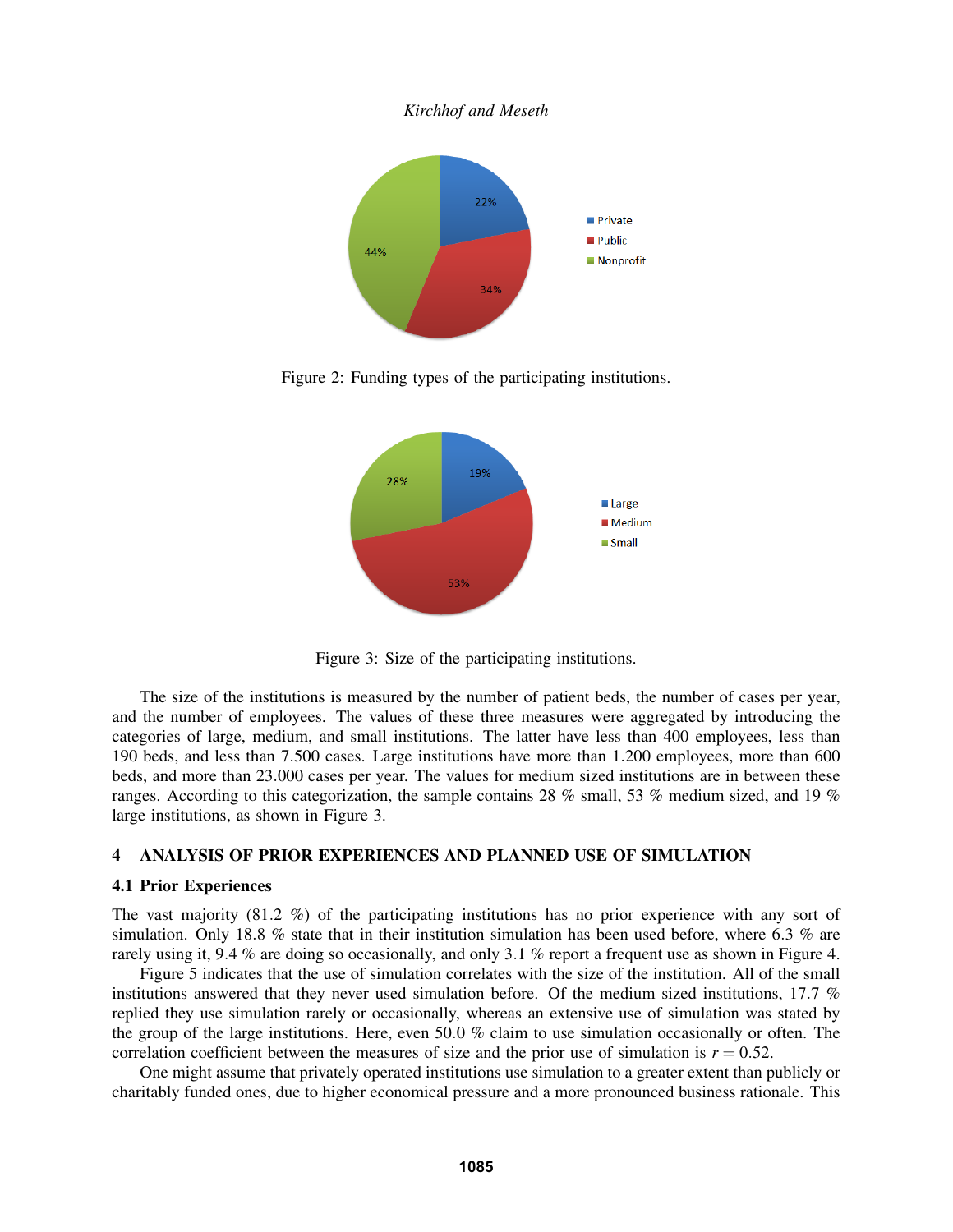

Figure 4: Prior use of simulation.



Figure 5: Prior use of simulation depending on the institution's size.

hypothesis cannot be confirmed by the survey's data. In fact, public institutions contain the highest ratio of simulation users (36.4 %), whereas only 7.1 % of the nonprofit, and 14.3 % of the private institutions previously employed simulation. The correlation coefficient between the funding type and the measure of prior use of simulation is  $r = 0.30$ . The data suggests that the size of the institution is more relevevant for the extent of simulation use than the type of the funding.

#### 4.2 Planned Use

The question whether the use of simulation is planned in the future was negated by 77.4 % of the participants. 16.1 % stated that they would generally endorse a simulation project, but that there were no immediate plans. Only 6.5 % had projects concretely planned for the future.

Again, the planned use of simulation is more pronounced among the larger institutions, as shown in Figure 6. Only 11.0 % of the small ones would generally endorse a simulation project, and none of them indicated concrete plans for future simulation use. Of the medium sized institutions, 6.2 % had concrete plans and 18.8 % indicated a general acceptance. The largest extent of planned use was measured among large institutions. Here, 16.7 % would generally endorse a simulation project, and another 16.7 % reported projects being planned.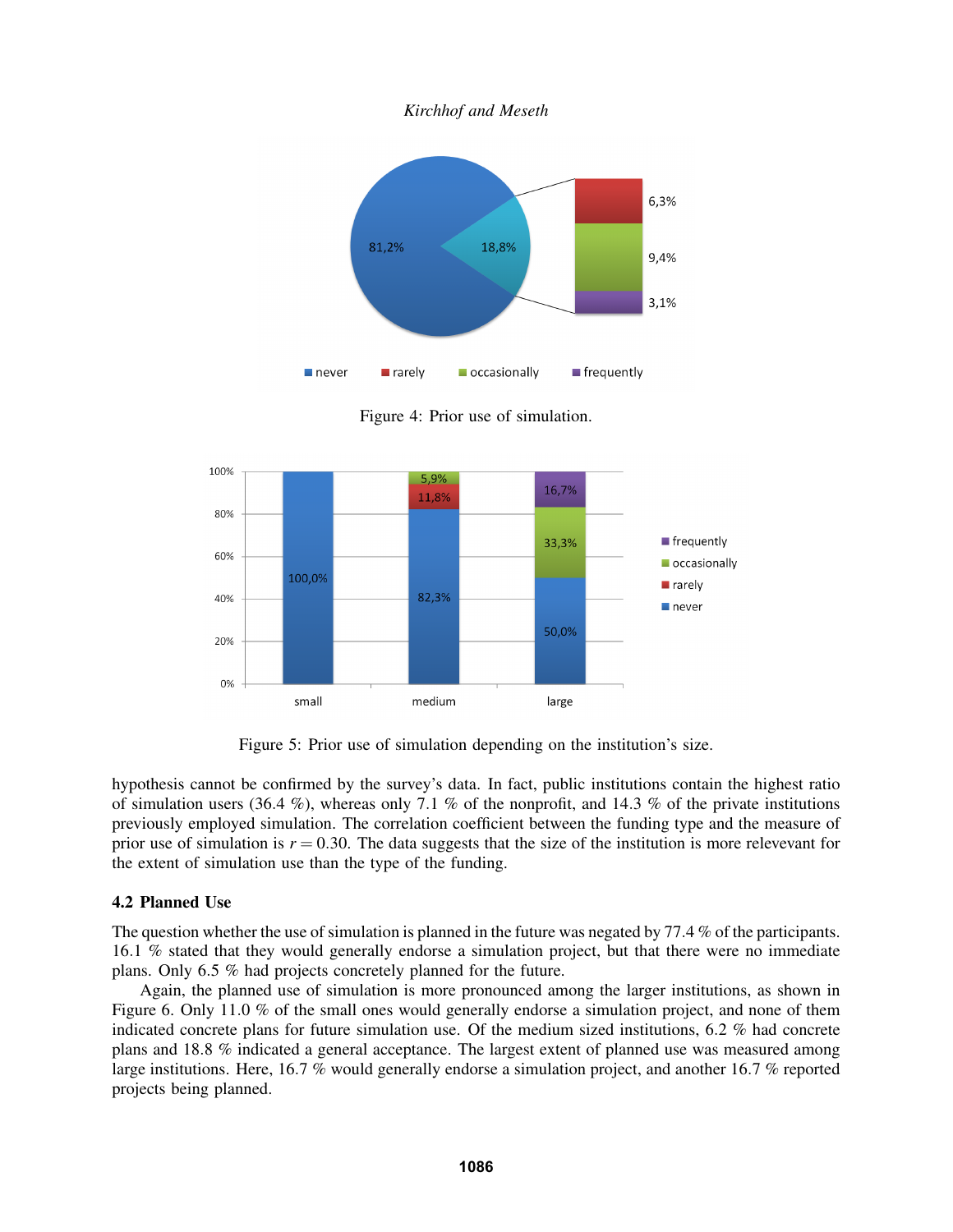

Figure 6: Planned use of simulation depending on the institution's size.

## 5 ANALYSIS OF OBSTACLES FOR THE USE OF SIMULATION

### 5.1 Overview

Figure 7 gives an overview of the survey results for possible obstacles to a wider use of simulation in healthcare institutions. The questions are grouped into the five categories costs, simulation awareness, skills and experience, organizational factors, and technical factors. The table displays the percentages by which the given reasons were graded by the respondents. Following Greasley (2008), possible answers lie on a Likert scale from one to five, five meaning a strong agreement, one meaning the mentioned reason is irrelevant. In Figure 7, answer 1 and 2 were combined into the group *Not a reason* and 4 and 5 into *Major reason*. All responses 3 were discarded in this table.

### 5.2 Costs

The results strongly suggest that costs are a major reason against the use of simulation in healthcare. At least 63.3 % or more of the respondents rate any of the four reasons (Q1-Q4) as major. In accordance, a maximum of 10.0 % thinks costs are not a reason. Regarding costs, there is no significant difference in the answers between the different institution sizes or funding types.

More insights could be gained from querying which types of costs (software & hardware, training, data collection, consultancy) is seen as the largest component in the whole simulation study. This information is not contained in the current survey.

### 5.3 Simulation Awareness

Only 20.0 % see no reason in the lack of knowledge where simulation can be applied, while a rough quarter  $(26.7 \%)$  believes it is a major reason  $(Q5)$ . While the respondents seem to be aware of where simulation can be applied, 66.7 % state that a missing awareness about the benefits of simulation is a major reason (Q6). This could mean that decision makers know they could develop a simulation model for their problem, but they do not know how this would help them, or what questions to ask the model. Consequently, these potential simulation users have no incentive to invest in simulation and to explore its benefits as a decision making tool.

Another interesting fact is that only a total of 16.7 % of the respondents have reports of negative experiences from others. An alleged negative reputation of simulation as a decision making tool is therefore not confirmed by the survey results.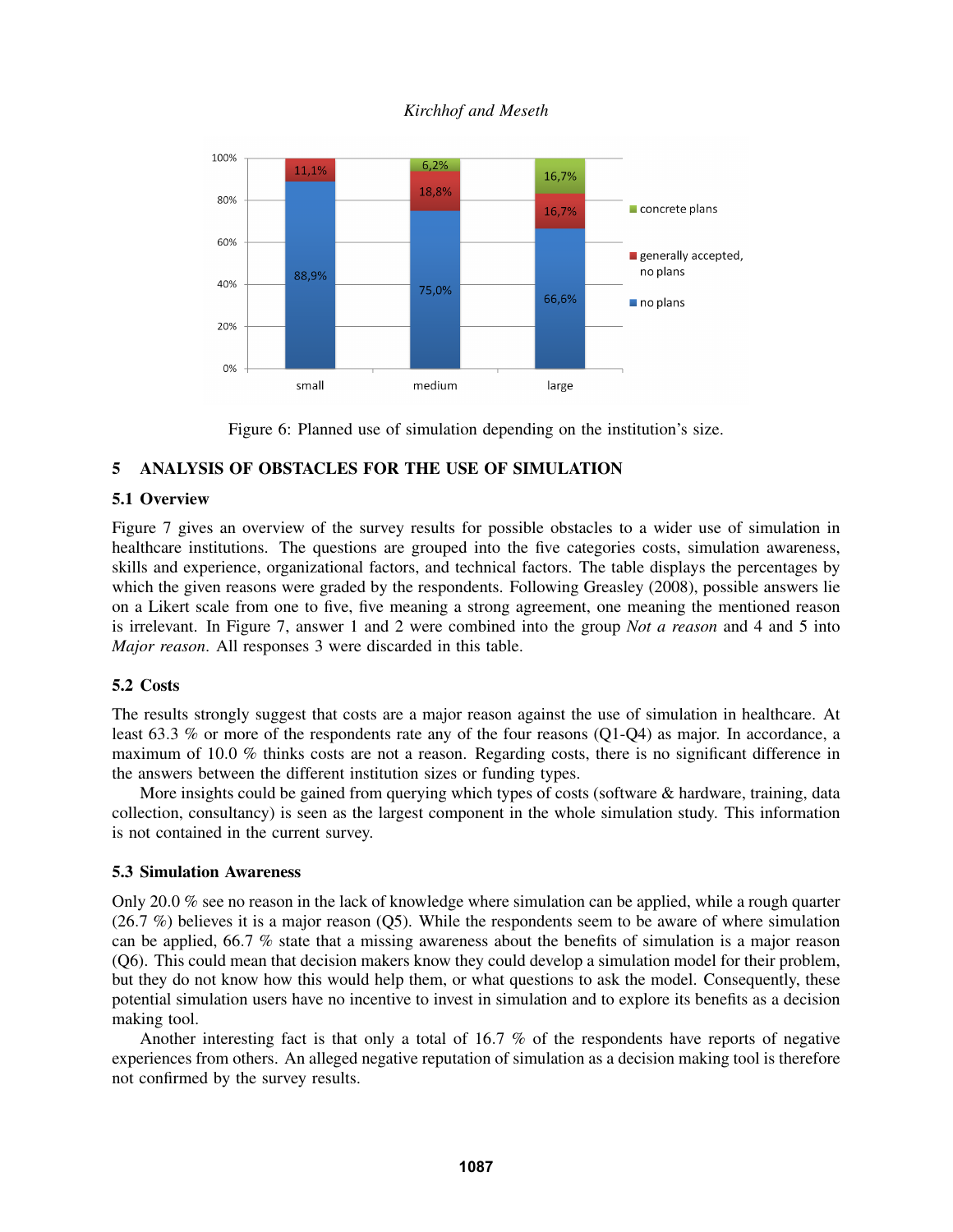| Q                 | Reasons for non use / obstacles                                  | Not a reason | <b>Major reason</b> |
|-------------------|------------------------------------------------------------------|--------------|---------------------|
|                   | Costs                                                            |              |                     |
| 1                 | Initial Costs for software, hardware & training                  | 6,7%         | 76,7%               |
| 2                 | Costs for model development                                      | 6,7%         | 63,3%               |
| з                 | Costs for data collection                                        | 10,0%        | 66,7%               |
| 4                 | Costs for external consultancy                                   | 6,7%         | 76,7%               |
|                   | <b>Simulation Awareness</b>                                      |              |                     |
| 5                 | Lack of knowledge where simulation can be applied                | 20,0%        | 26,7%               |
| 6                 | Lack of knowledge of benefits of simulation                      | 6,7%         | 66,7%               |
| 7                 | Assumption that simulation is not suitable for problem           | 23,3%        | 46,7%               |
| 8                 | Heard of negative experiences from others                        | 73,3%        | 16,7%               |
|                   | <b>Skills and Experience</b>                                     |              |                     |
| 9                 | Lack of staff skills in simulation development                   | 3,3%         | 80,0%               |
| 10                | Lack of staff skills for statistical analysis                    | 16,7%        | 60,0%               |
| 11                | Negative experiences in past use of simulation                   | 75,0%        | 16,7%               |
|                   | <b>Organizational</b>                                            |              |                     |
| $12 \overline{ }$ | Low confidence that results of simulation will lead to change    | 26,7%        | 30,0%               |
| 13                | Fear of loss of decision sovereignty through simulation          | 70,0%        | 6,7%                |
| 14                | Intuitive (non analytical) approach to decision making preferred | 23,3%        | 40,0%               |
| 15                | Lack of confidence in simulation                                 | 46,7%        | 26,7%               |
|                   | <b>Technical Limitations</b>                                     |              |                     |
| 16                | Other techniques provide sufficient information                  | 23,3%        | 43,3%               |
| 17                | Time to develop simulation is too slow for decision making       | 6,7%         | 60,0%               |
| 18                | Lack of flexibility in reusing simulation models                 | 26,7%        | 16,7%               |
| 19                | Simulation model requires too much maintenance                   | 6,7%         | 53,3%               |
| 20                | Assumptions in modeling make results unrealistic                 | 30,0%        | 30,0%               |
| 21                | Lack of connectivity of simulation with databases & other IT     | 26,7%        | 40,0%               |
| 22                | Components of a simulation model cannot be reused                | 26,7%        | 20,0%               |

Figure 7: Overview of the reasons for not using simulation or not using it to a greater extent.

As with costs, the responses in this category showed no sensitivity to the institution's size or funding type either.

### 5.4 Skills and Experience

The data suggests that missing skills are a problem in healthcare institutions. Four out of five (80.0 %) state that they see a lack of simulation skills in their institution as a major reason (Q9). Among small institutions it is even 100.0 %. This conforms with the 76.7 % who see the costs for external consultancy as a major reason (Q4), as external help would be necessary to compensate the lack of simulation skills among the internal staff. The data draws a similar picture with regard to a lack of statistical skills: 60.0 % see this as a major reason (Q10).

Only 16.7 % indicated negative experiences as a major reason, while 75.0 % said this was not a reason  $(Q11)$ . This compares well with the result that only 16.7 % named reports of negative experiences from others as a major reason, while for 73.3 % this was not a reason.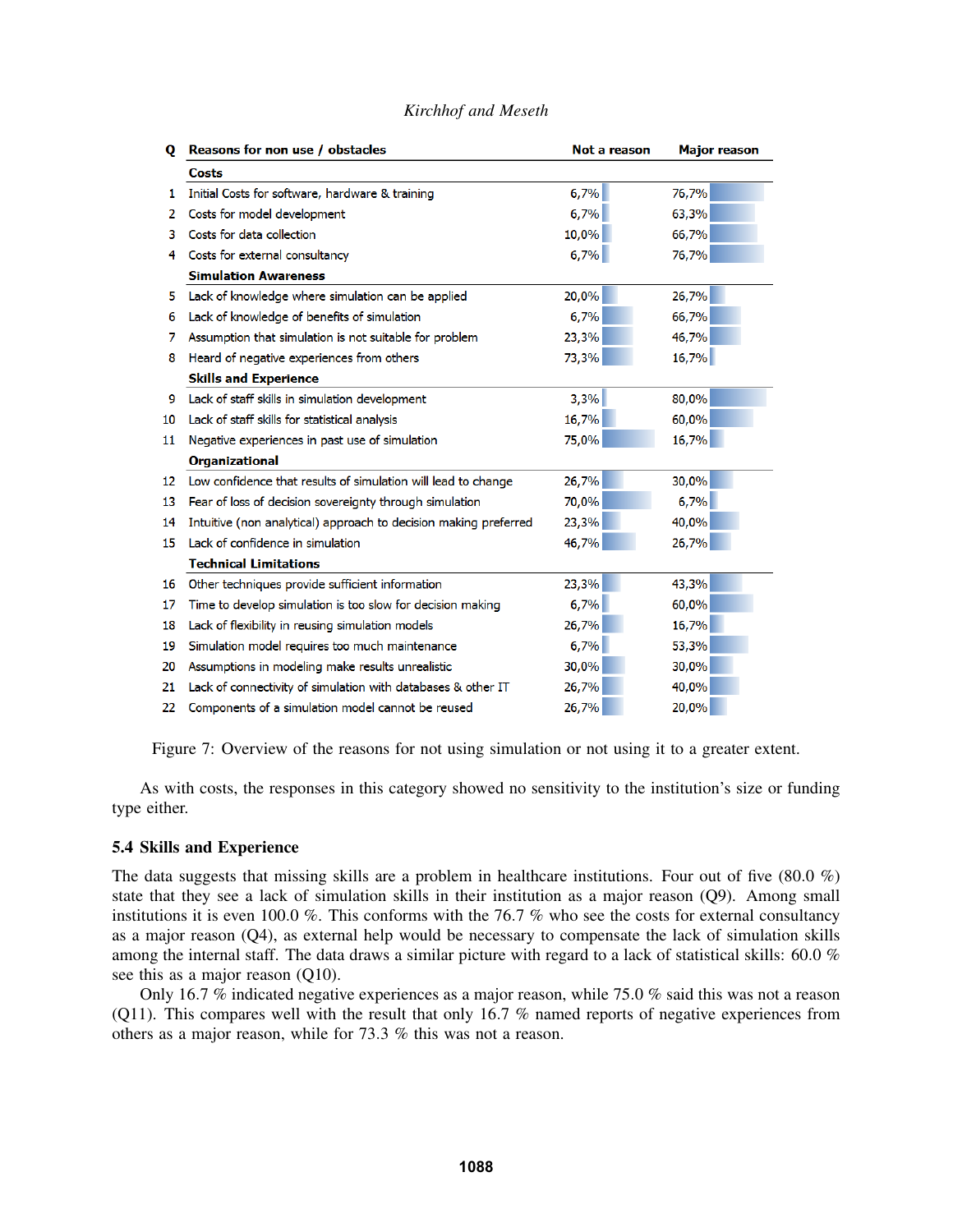#### 5.5 Organizational Obstacles

In the overall results, 30.0 % see a low confidence in the simulation results actually leading to a change as a major reason against its use (Q12). A distinction of the answers to this question by the size of the institution reveals that this opinion is predominant in small institutions  $(50.0\%)$ , and absent in large ones (0.0 %,31.3 % in medium sized institutions). This is remarkable, as the intuitive answer would suggest that change is easier accomplished in smaller organizations, because structures are less static and one expects less resistance. The results also contrast Jahangirian et al. (2012), who point out that hospitals are usually very large organizations and that this might be among the main problems for the adoption of simulation in healthcare.

There seems to be a consensus among all respondents that intuitive, non-analytical approaches are favored instead of simulation (40.0 % versus 23.3. %). On the other hand, with some probability, the reason is not a lack of confidence in simulation per se, as only  $26.7\%$  marked this a major reason (Q15). This could indicate that decision makers believe that simulation could solve their problem, but other reasons (e. g. costs) prevent them from using it.

In total, the data suggests that organizational issues are not as substantial than other categories, such as the costs of simulation.

### 5.6 Technical Obstacles

According to the survey results, simulation bears a certain overhead that restrains decision makers from investing in it. 60.0 % see a major reason in the fact that the development of simulation models is too slow for the decision making process (Q17). Moreover, the majority (53.3 %) thinks that a simulation model requires too much maintenance to be used for decision making (Q19). Further, 40.0 % believe that simulation cannot be well integrated with existing databases and IT systems (Q21), while only 26.7 % say this is not a reason. In addition, a number of decision makers (43.3 %) seems to favor other, maybe less ponderous methods, to satisfy their information needs (Q16). This matches with Q14, where 40.0 % stated that more intuitive approaches are preferred for decision making.

### 6 CONCLUSION

In summary, the results permit the following conclusions:

- The use of simulation in German healthcare is low compared to other fields, and there seems to be a correlation between the size of the institution and the probability of simulation use (past and future). Further, there seems to be no connection between the funding type and the probability of simulation use.
- Costs are a major reason against use of simulation for institutions of any size or funding type. Moreover, a lack of awareness of the benefits plays a major role. Lack of skills for simulation development and statistical analysis seem to be another reason that could be a consequence of the low use and lack of experience. Organizational issues seem to have little impact. Considering technical aspects, the main problem is that simulation carries a certain overhead, and faster and more intuitive methods are available.
- There seems to be no negative reputation of simulation among German healthcare institutions.

One goal of the survey was to examine the past and future use of simulation in German healthcare institutions. In the sample of  $n = 32$  respondents, only 18.8 % have used simulation in the past, and only 3.1 % use it on a regular basis. The data shows a correlation between the size of the institution and the probability that simulation is in use: among large institutions,  $50.0\%$  claim they use simulation occasionally or even often, while in small ones there is no use reported at all. The data does not allow any conclusion with regard to the funding type of the institution and the probability that simulation is used.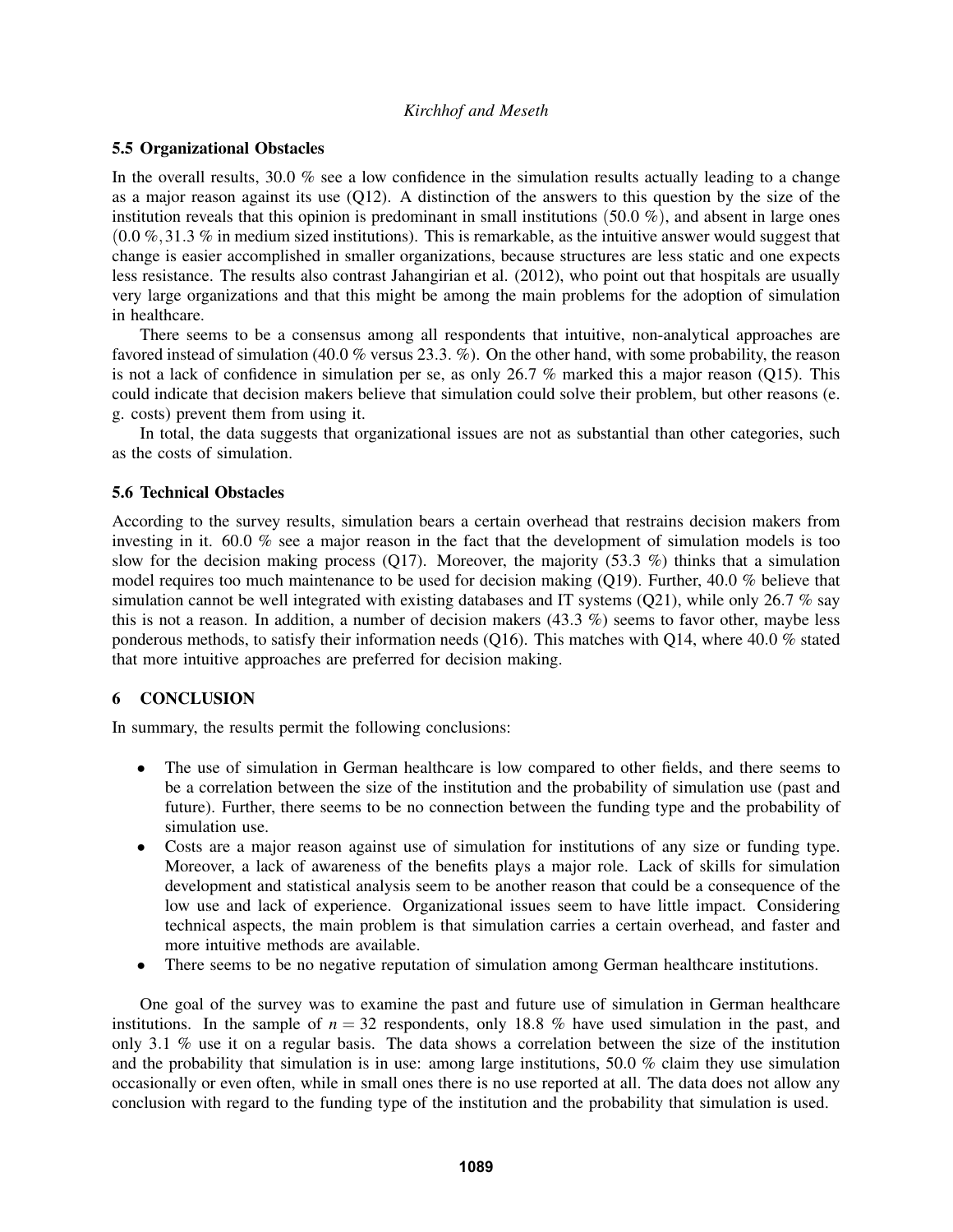A similar dependency on the size of the institution was found for the planned use of simulation. In the sample, 16.1 % are considering simulation for the future without concrete plans, and another 6.5 % already have immediate plans. When considering only large institutions, the share with immediate plans is 16.7 % (small: 0.0 %, medium: 6.2 %).

Examining the obstacles for the use of simulation, costs and lack of skills are seen as the most severe ones to overcome. Roughly 3 out of 4 respondents rated any of the reasons related to costs as major ones. 4 out of 5 say that a lack of skills among their staff is a problem, and 3 out of 5 testify the same for a lack of statistical skills. Two thirds believe that a major reason is unawareness of the benefits from simulation. On the other hand, organizational reasons seem to constitute no obstacle. Counterintuitively, there seems to be no concern that simulation will not lead to change among large institutions, while 50.0 % of the small institutions see this as a major reason. The results indicate that simulation is seen as causing too much overhead, as 60.0 % believe that simulation development is too slow for decision making, 53.3 % answered that a simulation model is too maintenance-dependent, and 40.0 % see a problem with integrating simulation with databases and IT.

With this survey, a first step was taken to empirically study the reasons why simulation is not as much embraced in healthcare as it is in other disciplines such as manufacturing, logistics, or military. While this work focuses on German healthcare institutions, it would be insightful to compare its results to those of surveys from different countries in order to analyze the relevance of cultural aspects and the structural differences in national healthcare systems. Moreover, the results should be checked against similar surveys from other disciplines to identify similarities as well as differences between them.

When interpreting the results, one must take into account the following possible limitations. Although the survey was designed with care to avoid misunderstandings about the questions or how the term simulation is defined in this context, the risk cannot be completely ruled out. Furthermore, it cannot be guaranteed that the best qualified person in the institution filled out the survey, although each receiving institution was interviewed for the best contact prior to sending out the survey. Regarding sample size, the authors obtained a satisfactory response rate of 26.4 %, but this evaluates to an absolute number of only 32 responses. The results would be more expressive if more responses could be included.

#### **REFERENCES**

- Brailsford, S. C., T. Bolt, C. Connell, J. H. Klein, and B. Patel. 2009, December. "Stakeholder engagement in health care simulation". In *Proceedings of the 2009 Winter Simulation Conference*, edited by M. D. Rossetti, R. R. Hill, B. Johansson, A. Dunkin, and R. G. Ingalls, 1840–1848. Piscataway, New Jersey: Institute of Electrical and Electronics Engineers, Inc.
- Brailsford, S. C., P. R. Harper, B. Patel, and M. Pitt. 2009. "An analysis of the academic literature on simulation and modelling in health care". *Journal of Simulation* 3:130–140.
- Eldabi, T. 2009, December. "Implementation issues of modeling healthcare problems: misconceptions and lessons". In *Proceedings of the 2009 Winter Simulation Conference*, edited by M. D. Rossetti, R. R. Hill, B. Johansson, A. Dunkin, and R. G. Ingalls, 1831–1839. Piscataway, New Jersey: Institute of Electrical and Electronics Engineers, Inc.
- Eldabi, T., G. T. Jun, J. Clarkson, C. Connell, and J. H. Klein. 2010, December. "Model driven healthcare: disconnected practices". In *Proceedings of the 2010 Winter Simulation Conference*, edited by B. Johansson, S. Jain, J. Montoya-Torres, J. Hugan, and E. Yücesan, 2271–2282. Piscataway, New Jersey: Institute of Electrical and Electronics Engineers, Inc.
- Fackler, J., and M. Speader. 2011, December. "Why doesn't Heealthcare embrace Simulation and Modeling? What would it take?". In *Proceedings of the 2011 Winter Simulation Conference*, edited by S. Jain, R. R. Creasey, J. Himmelspach, K. P. White, and M. Fu, 1137–1142. Piscataway, New Jersey: Institute of Electrical and Electronics Engineers, Inc.